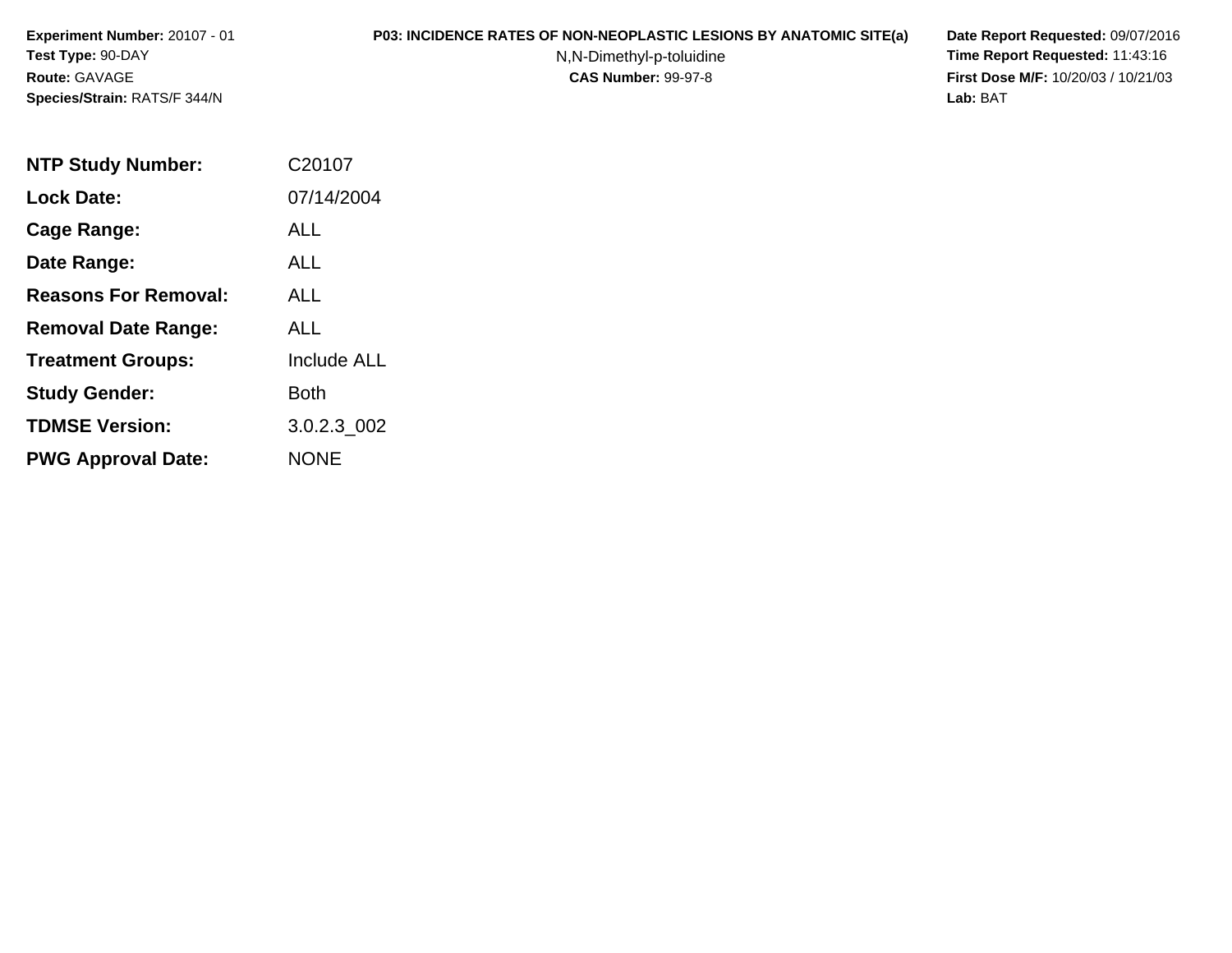**Experiment Number:** 20107 - 01**Test Type:** 90-DAY

**Species/Strain:** RATS/F 344/N

**Route:** GAVAGE

### **P03: INCIDENCE RATES OF NON-NEOPLASTIC LESIONS BY ANATOMIC SITE(a) Date Report Requested:** 09/07/2016

N,N-Dimethyl-p-toluidine

 **Time Report Requested:** 11:43:16 **First Dose M/F:** 10/20/03 / 10/21/03<br>**Lab:** BAT **Lab:** BAT

| <b>FISCHER 344 RATS MALE</b>            | 0 MG/KG   | 62.5 MG/KG | <b>125 MG/KG</b> | <b>250 MG/KG</b> | <b>500 MG/KG</b> | <b>1000 MG/KG</b> |
|-----------------------------------------|-----------|------------|------------------|------------------|------------------|-------------------|
| <b>Disposition Summary</b>              |           |            |                  |                  |                  |                   |
| <b>Animals Initially In Study</b>       | 10        | 10         | 10               | 10               | 10               | 10                |
| <b>Early Deaths</b>                     |           |            |                  |                  |                  |                   |
| <b>Moribund Sacrifice</b>               |           |            |                  |                  | 1                | 1                 |
| <b>Natural Death</b>                    |           |            |                  |                  |                  | 9                 |
| <b>Survivors</b>                        |           |            |                  |                  |                  |                   |
| <b>Terminal Sacrifice</b>               | 10        | 10         | 10               | 10               | 9                |                   |
| <b>Animals Examined Microscopically</b> | 10        | 10         | 10               | 10               | 10               | 10                |
| ALIMENTARY SYSTEM                       |           |            |                  |                  |                  |                   |
| Esophagus                               | (10)      | (0)        | (0)              | (0)              | (10)             | (10)              |
| Intestine Large, Cecum                  | (10)      | (0)        | (0)              | (0)              | (10)             | (10)              |
| Intestine Large, Colon                  | (10)      | (0)        | (0)              | (0)              | (10)             | (10)              |
| Intestine Large, Rectum                 | (10)      | (0)        | (0)              | (0)              | (10)             | (10)              |
| Intestine Small, Duodenum               | (10)      | (0)        | (0)              | (0)              | (10)             | (10)              |
| Intestine Small, Ileum                  | (10)      | (0)        | (0)              | (0)              | (10)             | (10)              |
| Intestine Small, Jejunum                | (10)      | (0)        | (0)              | (0)              | (10)             | (10)              |
| Hyperplasia, Lymphoid                   | $1(10\%)$ |            |                  |                  |                  |                   |
| Liver                                   | (10)      | (10)       | (10)             | (10)             | (10)             | (10)              |
| <b>Basophilic Focus</b>                 |           |            |                  |                  | 2(20%)           |                   |
| Fatty Change, Focal                     | $1(10\%)$ |            |                  |                  |                  |                   |
| Hematopoietic Cell Proliferation        | 4 (40%)   | 8 (80%)    | 10 (100%)        | 8 (80%)          | 7 (70%)          |                   |
| Hepatodiaphragmatic Nodule              |           |            | $1(10\%)$        | $1(10\%)$        | $1(10\%)$        |                   |
| Inflammation, Chronic Active            | 7 (70%)   | 10 (100%)  | $9(90\%)$        | 6(60%)           | 7 (70%)          | 2(20%)            |
| Pigmentation                            |           | 4 (40%)    | 7 (70%)          | $9(90\%)$        | $9(90\%)$        |                   |
| Bile Duct, Hyperplasia                  |           |            |                  | 3(30%)           | $1(10\%)$        |                   |
| Centrilobular, Fatty Change             |           |            |                  |                  | $1(10\%)$        | 2(20%)            |
| Centrilobular, Hepatocyte, Necrosis     |           |            |                  |                  | $1(10\%)$        | 10 (100%)         |
| Hepatocyte, Hypertrophy                 |           | 2(20%)     | $9(90\%)$        | 10 (100%)        | 10 (100%)        | 10 (100%)         |
| Hepatocyte, Necrosis                    | 3(30%)    | 3(30%)     | 5 (50%)          | 3(30%)           | 5(50%)           |                   |
| Pancreas                                | (10)      | (0)        | (0)              | (0)              | (10)             | (10)              |
| Infiltration Cellular, Lymphocyte       | 9(90%)    |            |                  |                  | 6(60%)           |                   |
| <b>Salivary Glands</b>                  | (10)      | (0)        | (0)              | (0)              | (10)             | (10)              |
| Fibrosis                                |           |            |                  |                  | 1 (10%)          |                   |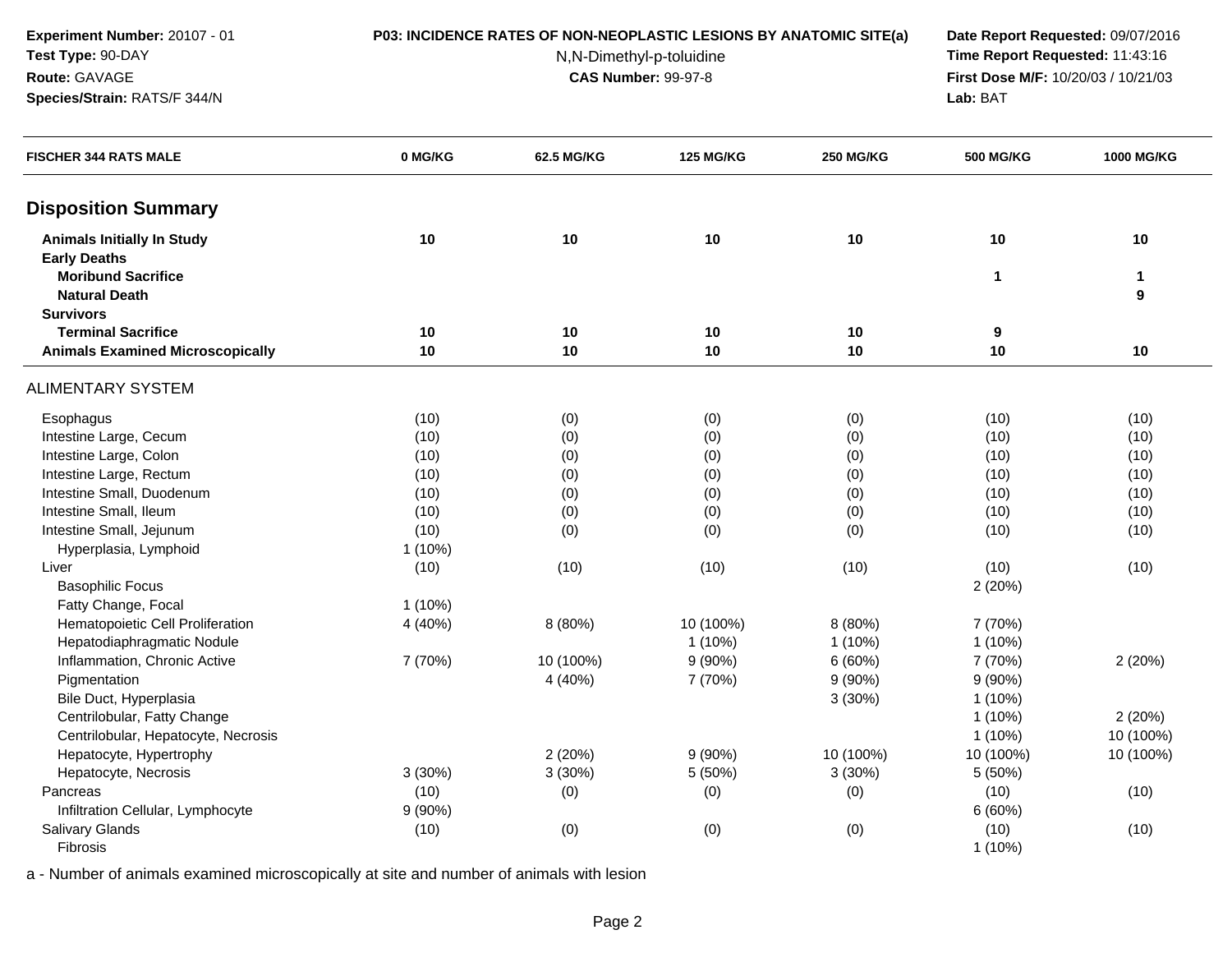| Experiment Number: 20107 - 01<br>Test Type: 90-DAY<br>Route: GAVAGE<br>Species/Strain: RATS/F 344/N | P03: INCIDENCE RATES OF NON-NEOPLASTIC LESIONS BY ANATOMIC SITE(a) | Date Report Requested: 09/07/2016<br>Time Report Requested: 11:43:16<br>First Dose M/F: 10/20/03 / 10/21/03<br>Lab: BAT |                  |                  |                                |                           |
|-----------------------------------------------------------------------------------------------------|--------------------------------------------------------------------|-------------------------------------------------------------------------------------------------------------------------|------------------|------------------|--------------------------------|---------------------------|
| <b>FISCHER 344 RATS MALE</b>                                                                        | 0 MG/KG                                                            | 62.5 MG/KG                                                                                                              | <b>125 MG/KG</b> | <b>250 MG/KG</b> | <b>500 MG/KG</b>               | 1000 MG/KG                |
| Stomach, Forestomach<br>Hemorrhage                                                                  | (10)                                                               | (10)                                                                                                                    | (10)             | (10)             | (10)                           | (10)<br>$1(10\%)$         |
| Hyperplasia, Squamous<br>Inflammation<br>Mineralization                                             |                                                                    |                                                                                                                         | $1(10\%)$        | 2(20%)           | 2(20%)<br>5 (50%)<br>$1(10\%)$ | 9(90%)<br>$1(10\%)$       |
| Ulcer<br>Stomach, Glandular<br>Inflammation                                                         | (10)                                                               | (0)                                                                                                                     | $1(10\%)$<br>(0) | (0)              | $1(10\%)$<br>(10)<br>$1(10\%)$ | 7 (70%)<br>(10)           |
| Ulcer                                                                                               |                                                                    |                                                                                                                         |                  |                  |                                | $1(10\%)$                 |
| <b>CARDIOVASCULAR SYSTEM</b>                                                                        |                                                                    |                                                                                                                         |                  |                  |                                |                           |
| <b>Blood Vessel</b><br>Heart<br>Cardiomyopathy                                                      | (10)<br>(10)<br>10 (100%)                                          | (0)<br>(0)                                                                                                              | (0)<br>(0)       | (0)<br>(0)       | (10)<br>(10)<br>6(60%)         | (10)<br>(10)<br>$1(10\%)$ |
| <b>ENDOCRINE SYSTEM</b>                                                                             |                                                                    |                                                                                                                         |                  |                  |                                |                           |
| <b>Adrenal Cortex</b><br>Mineralization<br>Vacuolization Cytoplasmic                                | (10)<br>10 (100%)                                                  | (0)                                                                                                                     | (0)              | (0)              | (10)<br>$1(10\%)$<br>$1(10\%)$ | (10)                      |
| Adrenal Medulla                                                                                     | (10)                                                               | (0)                                                                                                                     | (0)              | (0)              | (10)                           | (10)                      |
| Islets, Pancreatic                                                                                  | (10)                                                               | (0)                                                                                                                     | (0)              | (0)              | (10)                           | (10)                      |
| Parathyroid Gland                                                                                   | (9)                                                                | (0)                                                                                                                     | (0)              | (0)              | (8)                            | (7)                       |
| <b>Pituitary Gland</b>                                                                              | (10)                                                               | (0)                                                                                                                     | (0)              | (0)              | (10)                           | (9)                       |
| <b>Thyroid Gland</b>                                                                                | (10)                                                               | (0)                                                                                                                     | (0)              | (0)              | (10)                           | (10)                      |

# GENERAL BODY SYSTEM

None

# GENITAL SYSTEM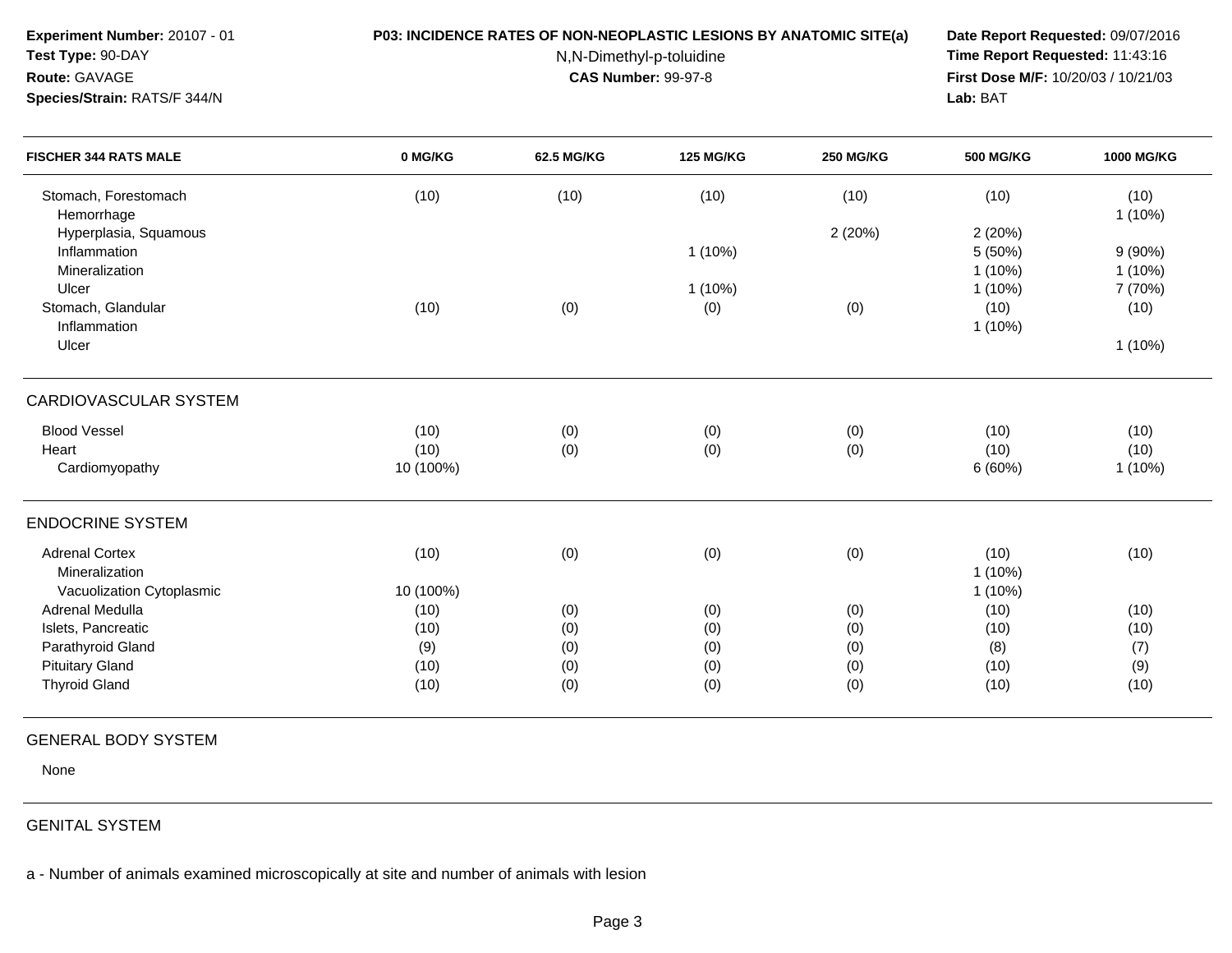**Experiment Number:** 20107 - 01

**Species/Strain:** RATS/F 344/N

## **Test Type:** 90-DAY**Route:** GAVAGE

# **P03: INCIDENCE RATES OF NON-NEOPLASTIC LESIONS BY ANATOMIC SITE(a) Date Report Requested:** 09/07/2016

N,N-Dimethyl-p-toluidine

 **Time Report Requested:** 11:43:16 **First Dose M/F:** 10/20/03 / 10/21/03<br>**Lab:** BAT **Lab:** BAT

| <b>FISCHER 344 RATS MALE</b>                                                             | 0 MG/KG   | 62.5 MG/KG | <b>125 MG/KG</b> | <b>250 MG/KG</b> | <b>500 MG/KG</b> | 1000 MG/KG |
|------------------------------------------------------------------------------------------|-----------|------------|------------------|------------------|------------------|------------|
| Epididymis                                                                               | (10)      | (0)        | (0)              | (0)              | (10)             | (10)       |
| Inflammation                                                                             | 2(20%)    |            |                  |                  |                  |            |
| <b>Preputial Gland</b>                                                                   | (10)      | (0)        | (0)              | (0)              | (10)             | (10)       |
| Duct, Ectasia                                                                            | $1(10\%)$ |            |                  |                  |                  |            |
| Prostate                                                                                 | (10)      | (0)        | (0)              | (0)              | (10)             | (10)       |
| Inflammation, Chronic Active                                                             |           |            |                  |                  | $1(10\%)$        |            |
| Epithelium, Hyperplasia                                                                  | 2(20%)    |            |                  |                  | 2(20%)           |            |
| <b>Seminal Vesicle</b>                                                                   | (10)      | (0)        | (0)              | (0)              | (10)             | (8)        |
| <b>Testes</b>                                                                            | (10)      | (0)        | (0)              | (0)              | (10)             | (10)       |
| Atrophy                                                                                  |           |            |                  |                  | $1(10\%)$        |            |
| <b>HEMATOPOIETIC SYSTEM</b>                                                              |           |            |                  |                  |                  |            |
| <b>Bone Marrow</b>                                                                       | (10)      | (10)       | (10)             | (10)             | (10)             | (10)       |
| Hyperplasia                                                                              |           | 10 (100%)  | 10 (100%)        | 10 (100%)        | 10 (100%)        | 10 (100%)  |
| Lymph Node                                                                               | (1)       | (0)        | (0)              | (0)              | (1)              | (0)        |
| Mediastinal, Hyperplasia, Lymphoid                                                       | 1 (100%)  |            |                  |                  | 1 (100%)         |            |
| Lymph Node, Mesenteric                                                                   | (10)      | (10)       | (10)             | (10)             | (10)             | (10)       |
| Atrophy                                                                                  |           |            |                  |                  | 3 (30%)          | 6(60%)     |
| Necrosis, Lymphoid                                                                       |           |            |                  |                  |                  | 2(20%)     |
| Spleen                                                                                   | (10)      | (10)       | (10)             | (10)             | (10)             | (10)       |
| Congestion                                                                               |           | 10 (100%)  | 10 (100%)        | 10 (100%)        | $9(90\%)$        |            |
| Hematopoietic Cell Proliferation                                                         | 9(90%)    | 10 (100%)  | 10 (100%)        | 10 (100%)        | $9(90\%)$        | $9(90\%)$  |
| Pigmentation                                                                             | 10 (100%) | 10 (100%)  | 10 (100%)        | 10 (100%)        | $9(90\%)$        |            |
| Capsule, Fibrosis                                                                        | $1(10\%)$ | 5(50%)     | 10 (100%)        | 10 (100%)        | $9(90\%)$        |            |
| Lymphoid Follicle, Atrophy                                                               |           |            |                  | 8 (80%)          | 10 (100%)        | 10 (100%)  |
| Mesothelium, Hypertrophy                                                                 | 3(30%)    | 5 (50%)    | 8 (80%)          | 10 (100%)        | $9(90\%)$        |            |
| Red Pulp, Atrophy                                                                        |           |            |                  |                  | $1(10\%)$        | 10 (100%)  |
| Thymus                                                                                   | (10)      | (10)       | (10)             | (10)             | (10)             | (10)       |
| Hemorrhage                                                                               | $1(10\%)$ |            |                  |                  |                  | 7 (70%)    |
| Thymocyte, Necrosis                                                                      |           |            |                  |                  | $1(10\%)$        | 10 (100%)  |
| <b>INTEGUMENTARY SYSTEM</b>                                                              |           |            |                  |                  |                  |            |
| Mammary Gland                                                                            | (10)      | (0)        | (0)              | (0)              | (5)              | (10)       |
| a - Number of animals examined microscopically at site and number of animals with lesion |           |            |                  |                  |                  |            |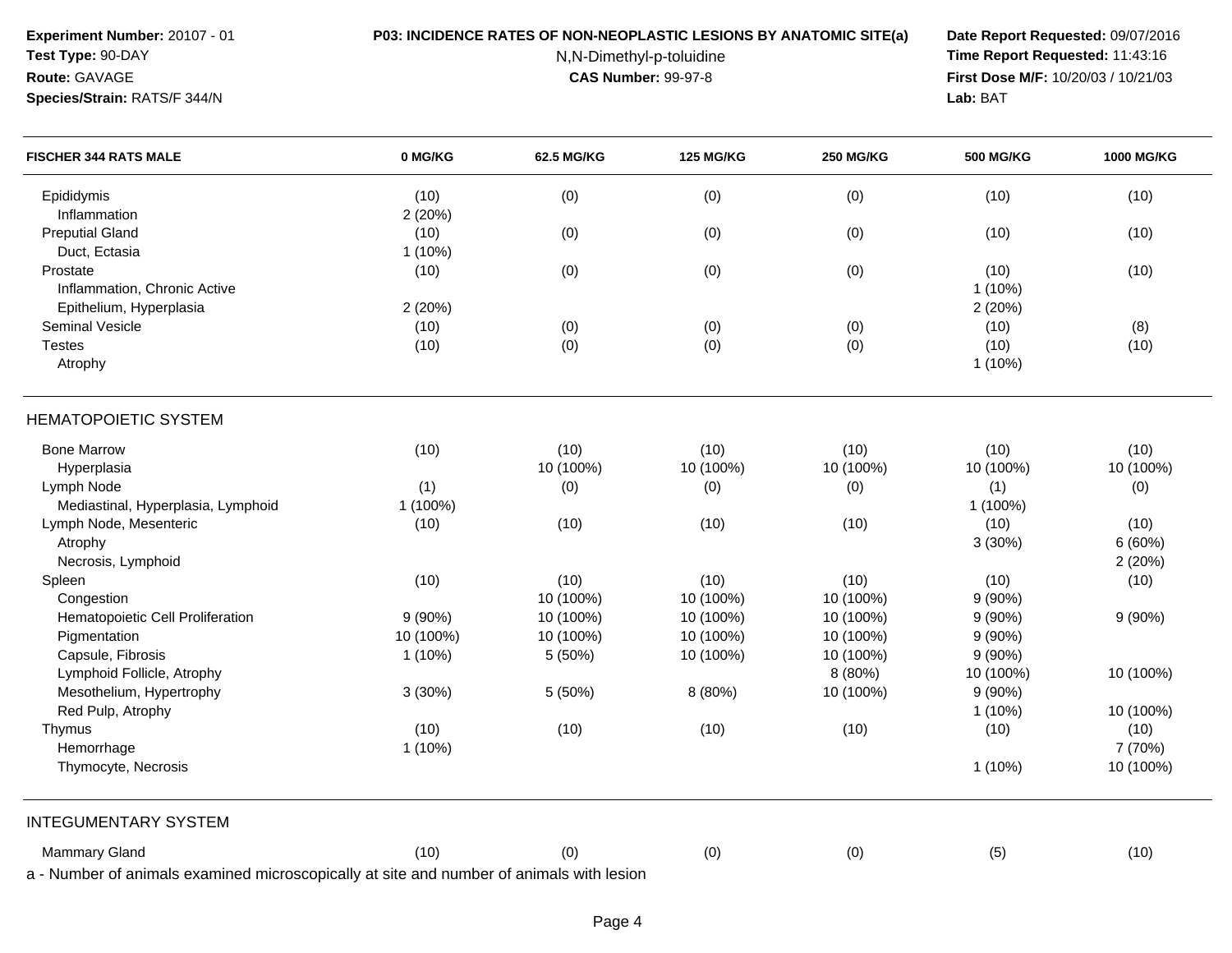| Experiment Number: 20107 - 01 |  |  |  |
|-------------------------------|--|--|--|
|-------------------------------|--|--|--|

# **Test Type:** 90-DAY

**Species/Strain:** RATS/F 344/N

**Route:** GAVAGE

### **P03: INCIDENCE RATES OF NON-NEOPLASTIC LESIONS BY ANATOMIC SITE(a) Date Report Requested:** 09/07/2016

N,N-Dimethyl-p-toluidine

 **Time Report Requested:** 11:43:16 **First Dose M/F:** 10/20/03 / 10/21/03<br>**Lab:** BAT **Lab:** BAT

| <b>FISCHER 344 RATS MALE</b>                                                                              | 0 MG/KG        | <b>62.5 MG/KG</b> | <b>125 MG/KG</b>     | <b>250 MG/KG</b>       | <b>500 MG/KG</b>                            | <b>1000 MG/KG</b>    |
|-----------------------------------------------------------------------------------------------------------|----------------|-------------------|----------------------|------------------------|---------------------------------------------|----------------------|
| Skin                                                                                                      | (10)           | (0)               | (0)                  | (0)                    | (10)                                        | (10)                 |
| MUSCULOSKELETAL SYSTEM                                                                                    |                |                   |                      |                        |                                             |                      |
| <b>Bone</b>                                                                                               | (10)           | (0)               | (0)                  | (0)                    | (10)                                        | (10)                 |
| NERVOUS SYSTEM                                                                                            |                |                   |                      |                        |                                             |                      |
| <b>Brain</b>                                                                                              | (10)           | (0)               | (0)                  | (0)                    | (10)                                        | (10)                 |
| <b>RESPIRATORY SYSTEM</b>                                                                                 |                |                   |                      |                        |                                             |                      |
| Lung<br>Hemorrhage                                                                                        | (10)           | (10)<br>$1(10\%)$ | (10)                 | (10)                   | (10)                                        | (10)                 |
| Inflammation, Chronic Active<br>Thrombosis                                                                | 10 (100%)      | 8 (80%)           | 9(90%)               | 10 (100%)              | 10 (100%)                                   | 10 (100%)<br>2(20%)  |
| Alveolus, Infiltration Cellular, Histiocyte<br>Alveolus, Metaplasia, Squamous, Focal                      | 1 (10%)        |                   | $1(10\%)$            |                        | $1(10\%)$                                   |                      |
| <b>Nose</b><br>Glands, Hyperplasia                                                                        | (10)           | (10)              | (10)<br>10 (100%)    | (10)<br>10 (100%)      | (10)<br>9(90%)                              | (10)                 |
| Olfactory Epithelium, Degeneration<br>Olfactory Epithelium, Metaplasia                                    |                | 5 (50%)           | 10 (100%)            | 10 (100%)<br>$9(90\%)$ | 10 (100%)<br>$9(90\%)$                      | 10 (100%)            |
| Respiratory Epithelium, Hyperplasia<br>Respiratory Epithelium, Metaplasia, Squamous                       | $1(10\%)$      | 2(20%)<br>8 (80%) | 7 (70%)<br>10 (100%) | 10 (100%)<br>10 (100%) | $9(90\%)$<br>$9(90\%)$                      | 7 (70%)<br>$1(10\%)$ |
| Trachea<br>Inflammation, Chronic Active                                                                   | (10)<br>2(20%) | (10)              | (10)<br>2 (20%)      | (10)<br>3(30%)         | (10)<br>3(30%)                              | (10)                 |
| SPECIAL SENSES SYSTEM                                                                                     |                |                   |                      |                        |                                             |                      |
| Eye<br>Cataract<br>Anterior Chamber, Inflammation, Suppurative<br>Ciliary Body, Inflammation, Suppurative | (10)           | (0)               | (0)                  | (0)                    | (10)<br>$1(10\%)$<br>$1(10\%)$<br>$1(10\%)$ | (10)                 |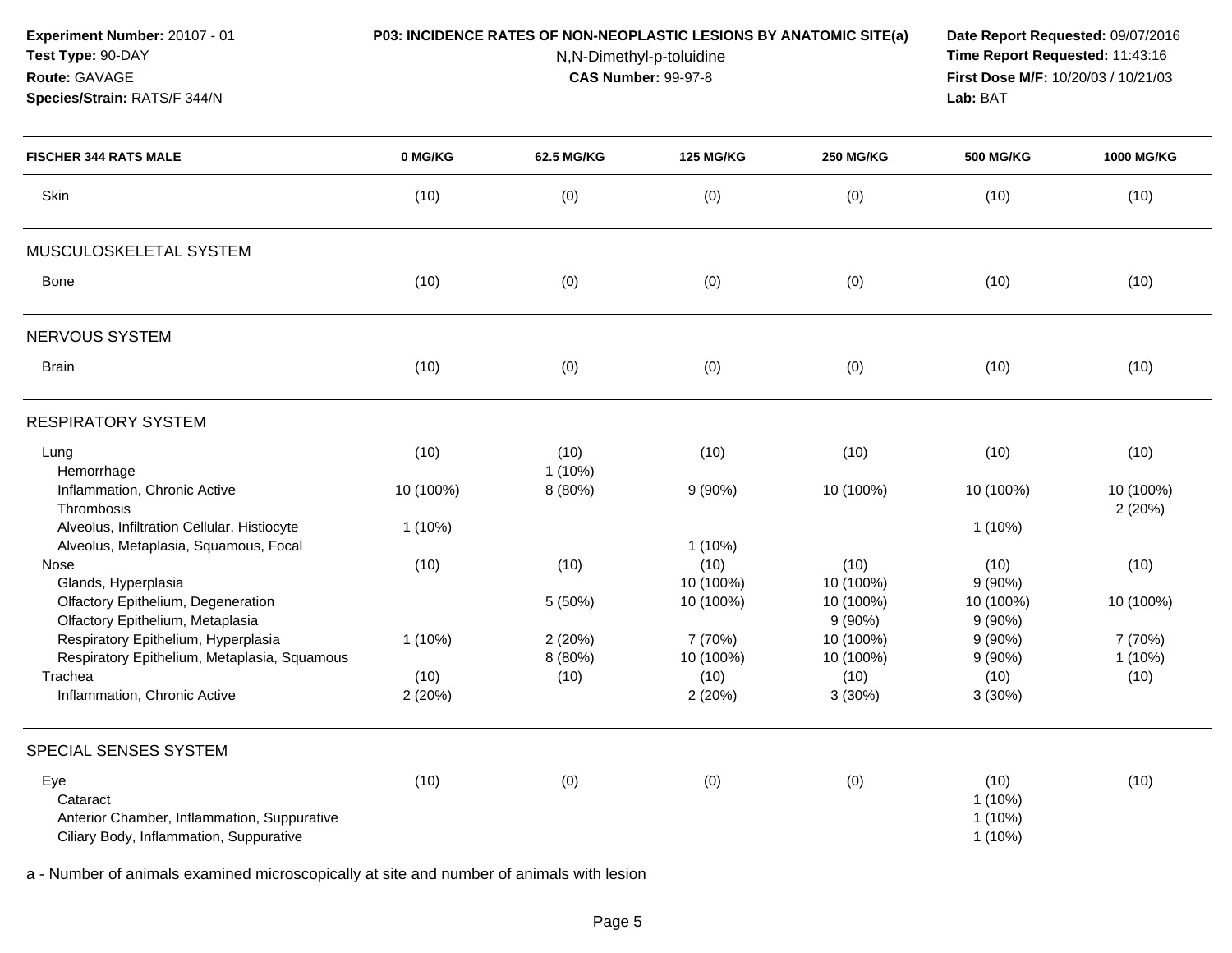| Test Type: 90-DAY<br>Route: GAVAGE                                                                        |                     |                                   | N,N-Dimethyl-p-toluidine<br><b>CAS Number: 99-97-8</b> |                                     | Time Report Requested: 11:43:16<br>First Dose M/F: 10/20/03 / 10/21/03 |                   |  |
|-----------------------------------------------------------------------------------------------------------|---------------------|-----------------------------------|--------------------------------------------------------|-------------------------------------|------------------------------------------------------------------------|-------------------|--|
| Species/Strain: RATS/F 344/N                                                                              |                     |                                   |                                                        | Lab: BAT                            |                                                                        |                   |  |
| <b>FISCHER 344 RATS MALE</b>                                                                              | 0 MG/KG             | 62.5 MG/KG                        | <b>125 MG/KG</b>                                       | <b>250 MG/KG</b>                    | <b>500 MG/KG</b>                                                       | <b>1000 MG/KG</b> |  |
| Cornea, Ulcer<br>Retina, Degeneration                                                                     |                     |                                   |                                                        |                                     | $1(10\%)$<br>1(10%)                                                    |                   |  |
| <b>Harderian Gland</b><br>Hemorrhage<br>Infiltration Cellular, Lymphocyte<br>Inflammation, Chronic Active | (10)                | (0)                               | (0)                                                    | (0)                                 | (10)<br>$1(10\%)$<br>$1(10\%)$<br>$1(10\%)$                            | (10)              |  |
| Pigmentation<br>Epithelium, Hyperplasia                                                                   | 2(20%)              |                                   |                                                        |                                     | 1(10%)<br>$1(10\%)$                                                    | 9(90%)            |  |
| <b>URINARY SYSTEM</b>                                                                                     |                     |                                   |                                                        |                                     |                                                                        |                   |  |
| Kidney<br>Hemorrhage                                                                                      | (10)                | (10)                              | (10)                                                   | (10)                                | (10)                                                                   | (10)<br>2(20%)    |  |
| Mineralization<br>Nephropathy<br>Pigmentation                                                             | $1(10\%)$<br>9(90%) | 4 (40%)<br>10 (100%)<br>10 (100%) | 10 (100%)<br>10 (100%)<br>10 (100%)                    | 10 (100%)<br>10 (100%)<br>10 (100%) | 8(80%)<br>9(90%)<br>9(90%)                                             | 3(30%)            |  |
| Papilla, Necrosis<br>Renal Tubule, Dilatation                                                             |                     |                                   | 7 (70%)<br>2(20%)                                      | 7 (70%)<br>$1(10\%)$                | 9(90%)<br>3(30%)                                                       | 2(20%)<br>3(30%)  |  |
| <b>Urinary Bladder</b><br>Hemorrhage                                                                      | (10)                | (0)                               | (0)                                                    | (0)                                 | (10)                                                                   | (9)<br>2(22%)     |  |

**P03: INCIDENCE RATES OF NON-NEOPLASTIC LESIONS BY ANATOMIC SITE(a) Date Report Requested:** 09/07/2016

\*\*\* END OF MALE \*\*\*

a - Number of animals examined microscopically at site and number of animals with lesion

**Experiment Number:** 20107 - 01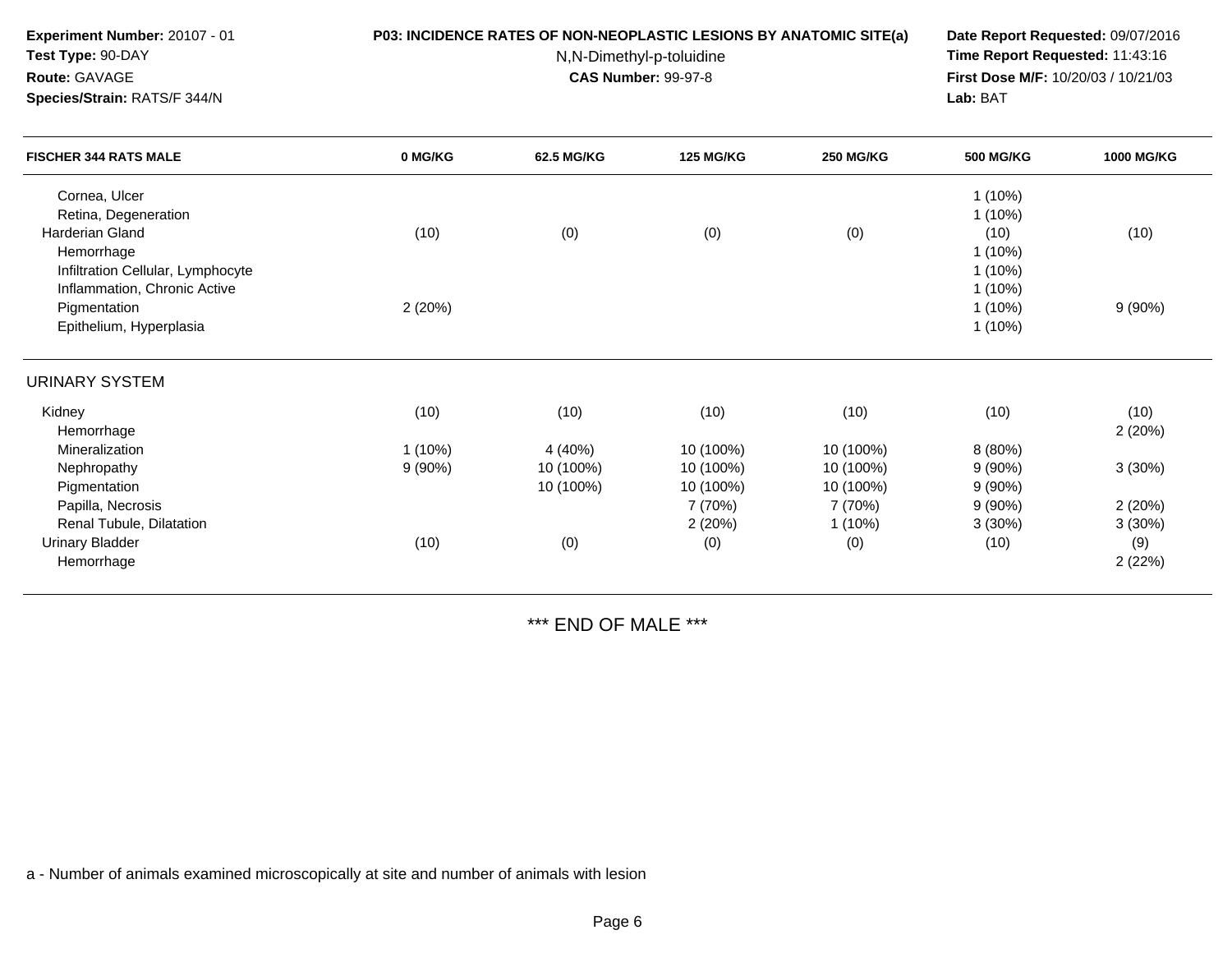**Experiment Number:** 20107 - 01**Test Type:** 90-DAY

**Species/Strain:** RATS/F 344/N

**Route:** GAVAGE

### **P03: INCIDENCE RATES OF NON-NEOPLASTIC LESIONS BY ANATOMIC SITE(a) Date Report Requested:** 09/07/2016

N,N-Dimethyl-p-toluidine

 **Time Report Requested:** 11:43:16 **First Dose M/F:** 10/20/03 / 10/21/03<br>**Lab:** BAT **Lab:** BAT

| <b>FISCHER 344 RATS FEMALE</b>                           | 0 MG/KG   | 62.5 MG/KG | <b>125 MG/KG</b> | <b>250 MG/KG</b> | <b>500 MG/KG</b> | 1000 MG/KG |
|----------------------------------------------------------|-----------|------------|------------------|------------------|------------------|------------|
| <b>Disposition Summary</b>                               |           |            |                  |                  |                  |            |
| <b>Animals Initially In Study</b><br><b>Early Deaths</b> | 10        | 10         | 10               | 10               | 10               | 10         |
| <b>Moribund Sacrifice</b><br><b>Survivors</b>            |           |            |                  |                  |                  | 10         |
| <b>Terminal Sacrifice</b>                                | 10        | 10         | 10               | 10               | 10               |            |
| <b>Animals Examined Microscopically</b>                  | 10        | 10         | 10               | 10               | 10               | 10         |
| <b>ALIMENTARY SYSTEM</b>                                 |           |            |                  |                  |                  |            |
| Esophagus                                                | (10)      | (0)        | (0)              | (0)              | (10)             | (10)       |
| Muscularis, Inflammation                                 | $1(10\%)$ |            |                  |                  |                  |            |
| Intestine Large, Cecum                                   | (10)      | (0)        | (0)              | (0)              | (10)             | (10)       |
| Intestine Large, Colon                                   | (10)      | (0)        | (0)              | (0)              | (10)             | (10)       |
| Intestine Large, Rectum                                  | (10)      | (0)        | (0)              | (0)              | (10)             | (10)       |
| Intestine Small, Duodenum                                | (10)      | (0)        | (0)              | (0)              | (10)             | (10)       |
| Intestine Small, Ileum                                   | (10)      | (0)        | (0)              | (0)              | (10)             | (10)       |
| Intestine Small, Jejunum                                 | (10)      | (0)        | (0)              | (0)              | (10)             | (10)       |
| Liver                                                    | (10)      | (10)       | (10)             | (10)             | (10)             | (10)       |
| Angiectasis                                              |           |            |                  | $1(10\%)$        |                  |            |
| <b>Clear Cell Focus</b>                                  |           |            |                  |                  | 2(20%)           |            |
| Fatty Change, Focal                                      |           |            |                  |                  | $1(10\%)$        |            |
| Hematopoietic Cell Proliferation                         | 5 (50%)   | 6(60%)     | 8 (80%)          | 6(60%)           | $9(90\%)$        | 1(10%)     |
| Hepatodiaphragmatic Nodule                               |           |            |                  | $1(10\%)$        | $1(10\%)$        |            |
| Inflammation, Chronic Active                             | 8 (80%)   | 10 (100%)  | 10 (100%)        | 4 (40%)          | 5 (50%)          |            |
| Pigmentation                                             |           | 10 (100%)  | 10 (100%)        | 10 (100%)        | 10 (100%)        |            |
| Bile Duct, Hyperplasia                                   |           |            |                  |                  | $1(10\%)$        |            |
| Centrilobular, Fatty Change                              |           |            |                  |                  |                  | 9(90%)     |
| Centrilobular, Hepatocyte, Necrosis                      |           |            |                  |                  | $1(10\%)$        | 7 (70%)    |
| Hepatocyte, Hypertrophy                                  |           | $1(10\%)$  | 7 (70%)          | $9(90\%)$        | 10 (100%)        | 10 (100%)  |
| Hepatocyte, Necrosis                                     | $1(10\%)$ | 6(60%)     | 5 (50%)          | 7 (70%)          | 6(60%)           | 2(20%)     |
| Pancreas                                                 | (10)      | (0)        | (0)              | (0)              | (10)             | (10)       |
| Infiltration Cellular, Lymphocyte                        | 7 (70%)   |            |                  |                  | 4 (40%)          | 1(10%)     |
| <b>Salivary Glands</b>                                   | (10)      | (0)        | (0)              | (0)              | (10)             | (10)       |
| Stomach, Forestomach                                     | (10)      | (10)       | (10)             | (10)             | (10)             | (10)       |
|                                                          |           |            |                  |                  |                  |            |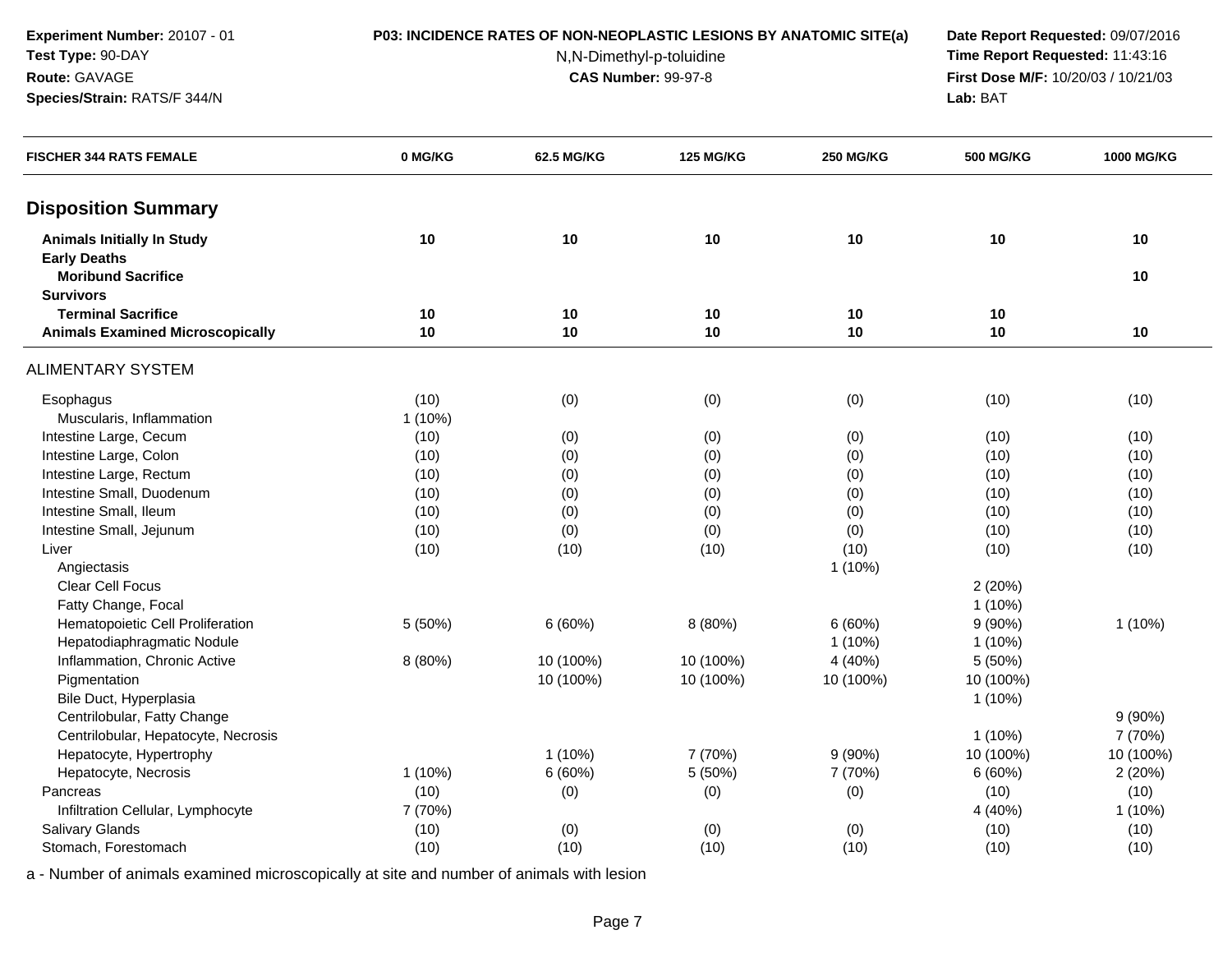|                                             | Date Report Requested: 09/07/2016<br>Time Report Requested: 11:43:16<br>First Dose M/F: 10/20/03 / 10/21/03<br>Lab: BAT |                                        |                                                        |                                                          |                                                                    |
|---------------------------------------------|-------------------------------------------------------------------------------------------------------------------------|----------------------------------------|--------------------------------------------------------|----------------------------------------------------------|--------------------------------------------------------------------|
| 0 MG/KG                                     | 62.5 MG/KG                                                                                                              | <b>125 MG/KG</b>                       | <b>250 MG/KG</b>                                       | <b>500 MG/KG</b>                                         | 1000 MG/KG                                                         |
|                                             |                                                                                                                         |                                        | $1(10\%)$<br>3(30%)                                    | 2(20%)<br>$1(10\%)$<br>$1(10\%)$                         | 10 (100%)<br>4 (40%)<br>8 (80%)                                    |
| (10)                                        | (10)                                                                                                                    | (10)                                   | (10)                                                   | (10)<br>$1(10\%)$                                        | (10)<br>1(10%)<br>2(20%)                                           |
|                                             |                                                                                                                         |                                        |                                                        |                                                          |                                                                    |
| (10)<br>(10)<br>7 (70%)<br>$1(10\%)$        | (0)<br>(10)<br>4 (40%)                                                                                                  | (0)<br>(10)<br>7 (70%)                 | (0)<br>(10)<br>7 (70%)                                 | (10)<br>(10)<br>6(60%)                                   | (10)<br>(10)<br>2(20%)                                             |
|                                             |                                                                                                                         |                                        |                                                        |                                                          |                                                                    |
| (10)<br>(10)<br>(10)<br>(9)<br>(10)<br>(10) | (0)<br>(0)<br>(0)<br>(0)<br>(0)<br>(0)                                                                                  | (0)<br>(0)<br>(0)<br>(0)<br>(0)<br>(0) | (0)<br>(0)<br>(0)<br>(0)<br>(0)<br>(0)                 | (10)<br>(10)<br>(10)<br>(9)<br>(10)<br>(10)<br>$1(10\%)$ | (10)<br>1 (10%)<br>(10)<br>(10)<br>(8)<br>(10)<br>(10)             |
|                                             |                                                                                                                         |                                        | N,N-Dimethyl-p-toluidine<br><b>CAS Number: 99-97-8</b> |                                                          | P03: INCIDENCE RATES OF NON-NEOPLASTIC LESIONS BY ANATOMIC SITE(a) |

# GENERAL BODY SYSTEM

None

## GENITAL SYSTEM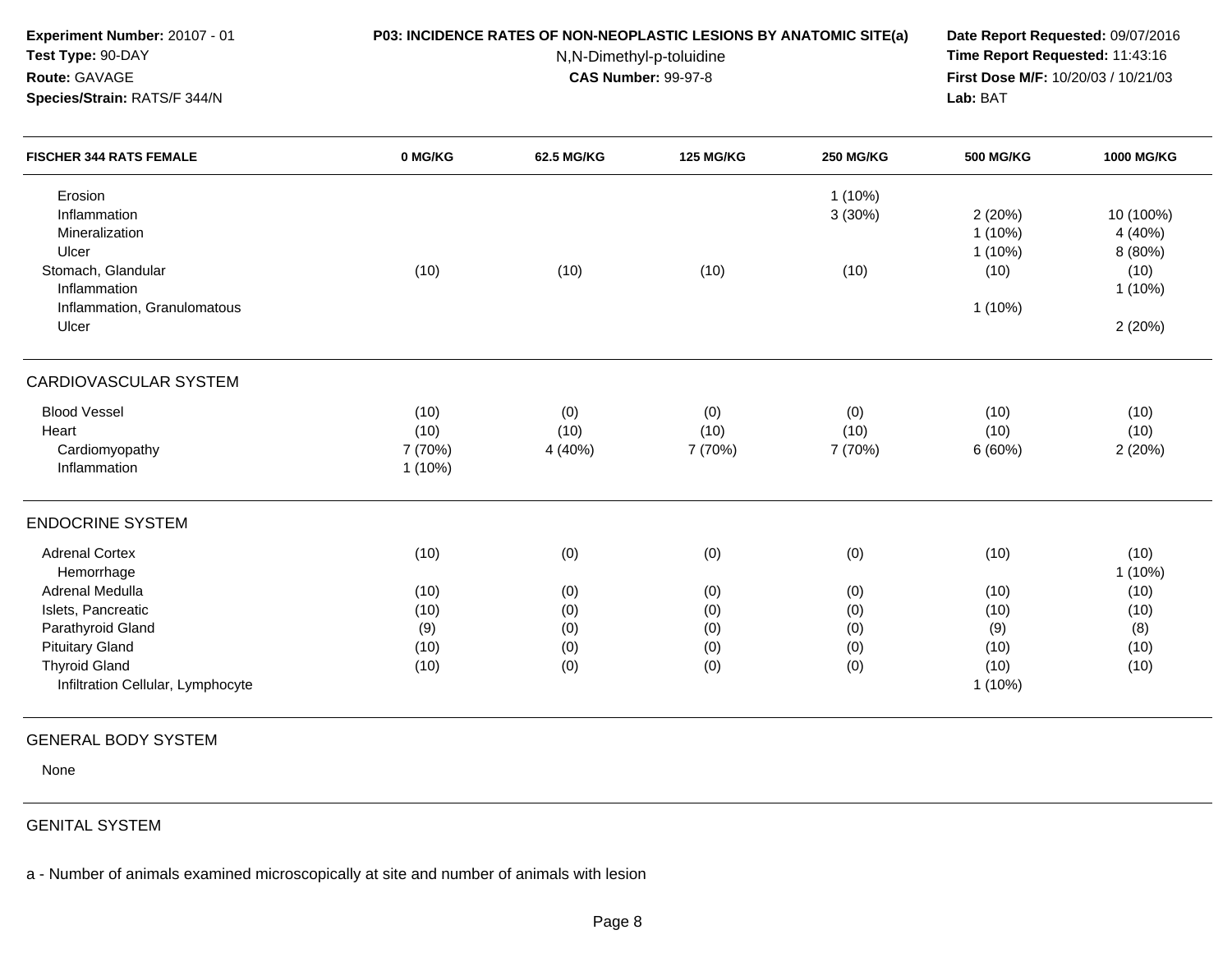| Experiment Number: 20107 - 01<br>Test Type: 90-DAY<br>Route: GAVAGE<br>Species/Strain: RATS/F 344/N | P03: INCIDENCE RATES OF NON-NEOPLASTIC LESIONS BY ANATOMIC SITE(a) | Date Report Requested: 09/07/2016<br>Time Report Requested: 11:43:16<br>First Dose M/F: 10/20/03 / 10/21/03<br>Lab: BAT |                  |                  |                   |            |
|-----------------------------------------------------------------------------------------------------|--------------------------------------------------------------------|-------------------------------------------------------------------------------------------------------------------------|------------------|------------------|-------------------|------------|
| <b>FISCHER 344 RATS FEMALE</b>                                                                      | 0 MG/KG                                                            | 62.5 MG/KG                                                                                                              | <b>125 MG/KG</b> | <b>250 MG/KG</b> | <b>500 MG/KG</b>  | 1000 MG/KG |
| <b>Clitoral Gland</b><br>Inflammation                                                               | (10)<br>2(20%)                                                     | (0)                                                                                                                     | (0)              | (0)              | (10)<br>$1(10\%)$ | (10)       |
| Ovary                                                                                               | (10)                                                               | (0)                                                                                                                     | (0)              | (0)              | (10)              | (10)       |
| <b>Uterus</b>                                                                                       | (10)                                                               | (0)                                                                                                                     | (0)              | (0)              | (10)              | (10)       |
| Endometrium, Hyperplasia, Cystic                                                                    | $1(10\%)$                                                          |                                                                                                                         |                  |                  |                   |            |
| <b>HEMATOPOIETIC SYSTEM</b>                                                                         |                                                                    |                                                                                                                         |                  |                  |                   |            |
| <b>Bone Marrow</b>                                                                                  | (10)                                                               | (10)                                                                                                                    | (10)             | (10)             | (10)              | (10)       |
| Hyperplasia                                                                                         |                                                                    | 10 (100%)                                                                                                               | 10 (100%)        | 10 (100%)        | 10 (100%)         | 10 (100%)  |
| Lymph Node, Mesenteric                                                                              | (10)                                                               | (10)                                                                                                                    | (10)             | (10)             | (10)              | (10)       |
| Atrophy                                                                                             |                                                                    |                                                                                                                         |                  | $1(10\%)$        | 6(60%)            | 5 (50%)    |
| Necrosis, Lymphoid                                                                                  |                                                                    |                                                                                                                         |                  |                  |                   | $1(10\%)$  |
| Spleen                                                                                              | (10)                                                               | (10)                                                                                                                    | (10)             | (10)             | (10)              | (10)       |
| Congestion                                                                                          |                                                                    | 2(20%)                                                                                                                  | 10 (100%)        | 10 (100%)        | 10 (100%)         |            |
| Hematopoietic Cell Proliferation                                                                    | 10 (100%)                                                          | 10 (100%)                                                                                                               | 10 (100%)        | 10 (100%)        | 10 (100%)         | 9(90%)     |
| Pigmentation                                                                                        | 10 (100%)                                                          | 10 (100%)                                                                                                               | 10 (100%)        | 10 (100%)        | 10 (100%)         |            |
| Capsule, Fibrosis                                                                                   |                                                                    | 3(30%)                                                                                                                  | 7 (70%)          | 10 (100%)        | 10 (100%)         |            |
| Lymphoid Follicle, Atrophy                                                                          |                                                                    |                                                                                                                         |                  |                  | 10 (100%)         | 10 (100%)  |
| Mesothelium, Hypertrophy                                                                            |                                                                    | $1(10\%)$                                                                                                               | 2(20%)           | $9(90\%)$        | $9(90\%)$         | $1(10\%)$  |
| Red Pulp, Atrophy                                                                                   |                                                                    |                                                                                                                         |                  |                  |                   | 10 (100%)  |
| Thymus                                                                                              | (10)                                                               | (10)                                                                                                                    | (10)             | (10)             | (10)              | (10)       |
| Hemorrhage                                                                                          |                                                                    |                                                                                                                         |                  |                  |                   | 2(20%)     |
| Thymocyte, Necrosis                                                                                 |                                                                    |                                                                                                                         |                  |                  |                   | 10 (100%)  |
| <b>INTEGUMENTARY SYSTEM</b>                                                                         |                                                                    |                                                                                                                         |                  |                  |                   |            |
| <b>Mammary Gland</b>                                                                                | (10)                                                               | (0)                                                                                                                     | (0)              | (0)              | (10)              | (10)       |
| Skin                                                                                                | (10)                                                               | (0)                                                                                                                     | (0)              | (0)              | (10)              | (10)       |
| MUSCULOSKELETAL SYSTEM                                                                              |                                                                    |                                                                                                                         |                  |                  |                   |            |
| Bone                                                                                                | (10)                                                               |                                                                                                                         |                  |                  | (10)              | (10)       |
|                                                                                                     |                                                                    | (0)                                                                                                                     | (0)              | (0)              |                   |            |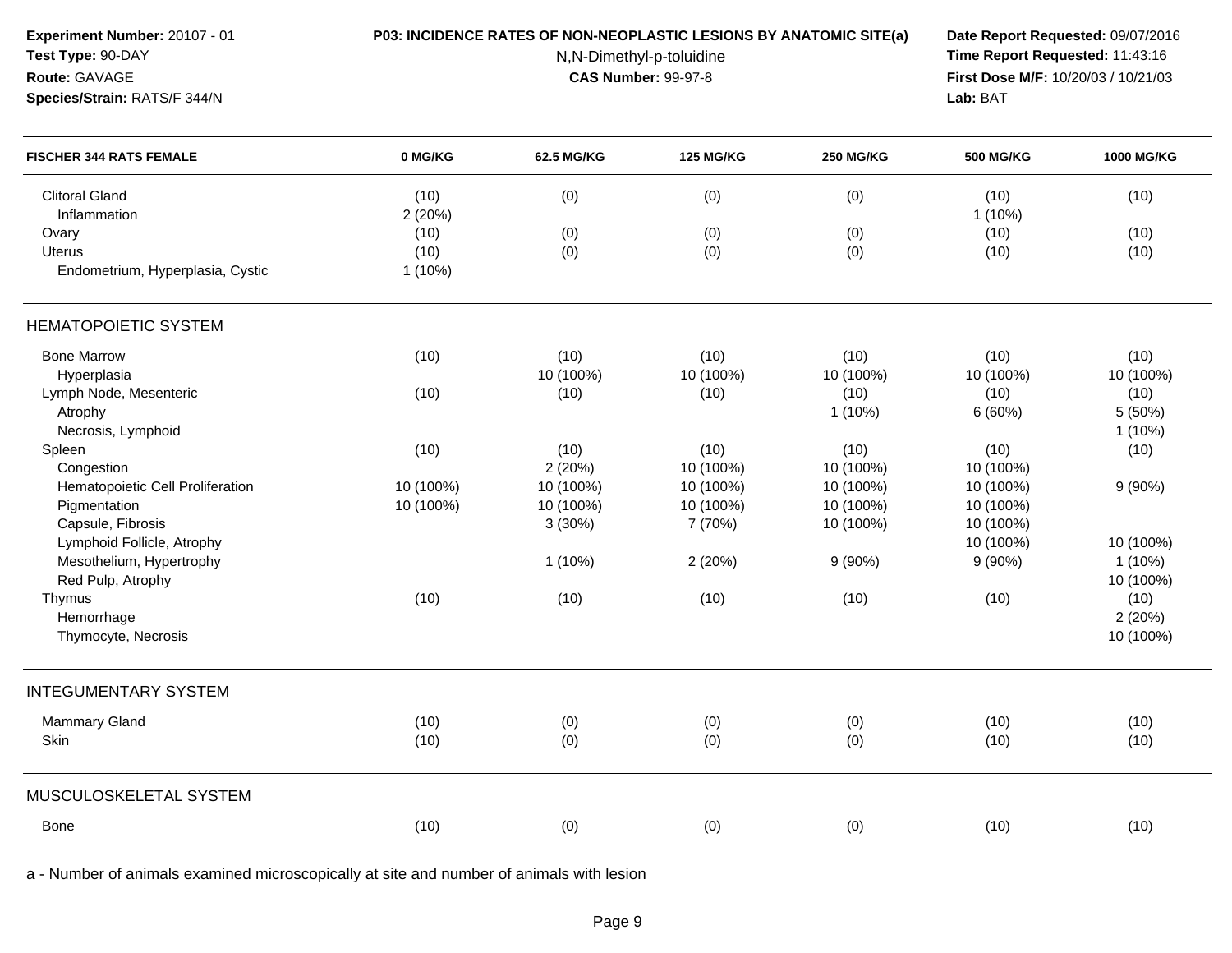| Experiment Number: 20107 - 01<br>Test Type: 90-DAY<br>Route: GAVAGE<br>Species/Strain: RATS/F 344/N |           | P03: INCIDENCE RATES OF NON-NEOPLASTIC LESIONS BY ANATOMIC SITE(a)<br>N,N-Dimethyl-p-toluidine<br><b>CAS Number: 99-97-8</b> | Date Report Requested: 09/07/2016<br>Time Report Requested: 11:43:16<br>First Dose M/F: 10/20/03 / 10/21/03<br>Lab: BAT |                   |                   |                   |
|-----------------------------------------------------------------------------------------------------|-----------|------------------------------------------------------------------------------------------------------------------------------|-------------------------------------------------------------------------------------------------------------------------|-------------------|-------------------|-------------------|
| <b>FISCHER 344 RATS FEMALE</b>                                                                      | 0 MG/KG   | 62.5 MG/KG                                                                                                                   | <b>125 MG/KG</b>                                                                                                        | <b>250 MG/KG</b>  | <b>500 MG/KG</b>  | 1000 MG/KG        |
| NERVOUS SYSTEM                                                                                      |           |                                                                                                                              |                                                                                                                         |                   |                   |                   |
| <b>Brain</b>                                                                                        | (10)      | (0)                                                                                                                          | (0)                                                                                                                     | (0)               | (10)              | (10)              |
| <b>RESPIRATORY SYSTEM</b>                                                                           |           |                                                                                                                              |                                                                                                                         |                   |                   |                   |
| Lung<br>Hemorrhage                                                                                  | (10)      | (10)                                                                                                                         | (10)                                                                                                                    | (10)              | (10)              | (10)<br>$1(10\%)$ |
| Inflammation, Chronic Active<br>Alveolus, Infiltration Cellular, Histiocyte                         | 8 (80%)   | 5 (50%)                                                                                                                      | 8 (80%)                                                                                                                 | 8 (80%)           | 8 (80%)           | 2(20%)<br>2(20%)  |
| Nose                                                                                                | (10)      | (10)                                                                                                                         | (10)                                                                                                                    | (10)              | (10)              | (10)              |
| Glands, Hyperplasia                                                                                 |           | 3(30%)                                                                                                                       | 9(90%)                                                                                                                  | 10 (100%)         | 10 (100%)         |                   |
| Olfactory Epithelium, Degeneration                                                                  |           | 7 (70%)                                                                                                                      | 10 (100%)                                                                                                               | 10 (100%)         | 10 (100%)         | 10 (100%)         |
| Olfactory Epithelium, Metaplasia                                                                    |           |                                                                                                                              |                                                                                                                         | 7 (70%)           | 10 (100%)         |                   |
| Respiratory Epithelium, Hyperplasia                                                                 |           | $1(10\%)$                                                                                                                    | 7 (70%)                                                                                                                 | 10 (100%)         | 10 (100%)         | $1(10\%)$         |
| Respiratory Epithelium, Metaplasia, Squamous<br>Trachea                                             | (10)      | (10)                                                                                                                         | 6(60%)<br>(10)                                                                                                          | 10 (100%)<br>(10) | 10 (100%)<br>(10) | 7 (70%)<br>(10)   |
| SPECIAL SENSES SYSTEM                                                                               |           |                                                                                                                              |                                                                                                                         |                   |                   |                   |
| Eye                                                                                                 | (10)      | (0)                                                                                                                          | (0)                                                                                                                     | (0)               | (10)              | (10)              |
| Ciliary Body, Inflammation                                                                          | $1(10\%)$ |                                                                                                                              |                                                                                                                         |                   |                   |                   |
| Cornea, Inflammation                                                                                | $1(10\%)$ |                                                                                                                              |                                                                                                                         |                   |                   |                   |
| Retina, Atrophy                                                                                     | $1(10\%)$ |                                                                                                                              |                                                                                                                         |                   |                   |                   |
| Retina, Degeneration                                                                                | $1(10\%)$ |                                                                                                                              |                                                                                                                         |                   |                   |                   |
| Harderian Gland                                                                                     | (10)      | (0)                                                                                                                          | (0)                                                                                                                     | (0)               | (10)              | (10)              |
| Inflammation                                                                                        | 3(30%)    |                                                                                                                              |                                                                                                                         |                   | 2(20%)            |                   |
| Mineralization                                                                                      | 1(10%)    |                                                                                                                              |                                                                                                                         |                   |                   |                   |
| Pigmentation                                                                                        | 10 (100%) |                                                                                                                              |                                                                                                                         |                   | 8 (80%)           | $9(90\%)$         |
| <b>Lacrimal Gland</b>                                                                               | (1)       | (0)                                                                                                                          | (0)                                                                                                                     | (0)               | (0)               | (0)               |
| <b>URINARY SYSTEM</b>                                                                               |           |                                                                                                                              |                                                                                                                         |                   |                   |                   |
| Kidney                                                                                              | (10)      | (10)                                                                                                                         | (10)                                                                                                                    | (10)              | (10)              | (10)              |
|                                                                                                     |           |                                                                                                                              |                                                                                                                         |                   |                   |                   |